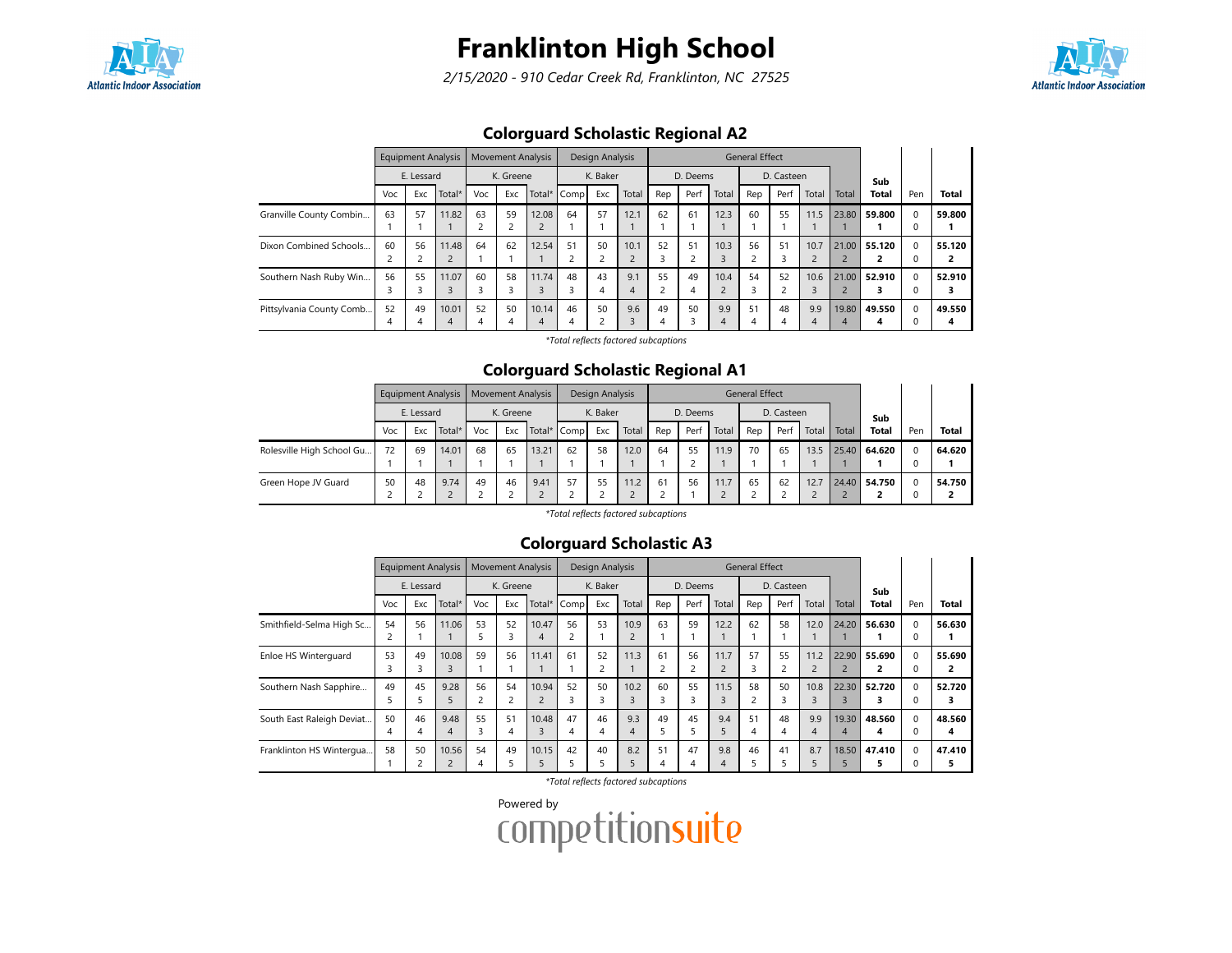

2/15/2020 - 910 Cedar Creek Rd, Franklinton, NC 27525



## Colorguard Scholastic A2

|                       |     |            | Equipment Analysis | Movement Analysis |           |             |    | Design Analysis |       |     |          |       | <b>General Effect</b> |            |       |       |              |     |        |
|-----------------------|-----|------------|--------------------|-------------------|-----------|-------------|----|-----------------|-------|-----|----------|-------|-----------------------|------------|-------|-------|--------------|-----|--------|
|                       |     | E. Lessard |                    |                   | K. Greene |             |    | K. Baker        |       |     | D. Deems |       |                       | D. Casteen |       |       | Sub          |     |        |
|                       | Voc | Exc        | Total*             | Voc               | Exc       | Total* Comp |    | Exc             | Total | Rep | Perf     | Total | Rep                   | Perf       | Total | Total | <b>Total</b> | Pen | Total  |
| Clayton HS Winteguard | 69  | 66         | 13.41              | 70                | 68        | 13.74       | 63 | 61              | 12.4  | 65  | 63       | 12.8  | 68                    | 65         | 13.3  |       | 26.10 65.650 | 0.4 | 65.250 |
|                       |     |            |                    |                   |           |             |    |                 |       |     |          |       |                       |            |       |       |              |     |        |

\*Total reflects factored subcaptions

#### Colorguard Scholastic A1

|                           |     |            | Equipment Analysis   Movement Analysis |     |           |             |    | Design Analysis |       |     |          |       | <b>General Effect</b> |            |             |                   |     |              |
|---------------------------|-----|------------|----------------------------------------|-----|-----------|-------------|----|-----------------|-------|-----|----------|-------|-----------------------|------------|-------------|-------------------|-----|--------------|
|                           |     | E. Lessard |                                        |     | K. Greene |             |    | K. Baker        |       |     | D. Deems |       |                       | D. Casteen |             | Sub               |     |              |
|                           | Voc | Exc        | Total*                                 | Voc | Exc       | Total* Comp |    | Exc             | Total | Rep | Per      | Total | Rep                   | Perf       | Total Total | <b>Total</b>      | Pen | <b>Total</b> |
| West Carteret Winterguard | 65  | 62         | 12.61                                  | 66  | 62        | 12.68       | 65 | 62              | 12.7  | 63  | 59       | 12.2  | 69                    | 67         |             | 13.6 25.80 63.790 |     | 63.790       |
|                           |     |            |                                        |     |           |             |    |                 |       |     |          |       |                       |            |             |                   |     |              |

\*Total reflects factored subcaptions

## Colorguard Independent A

|                          |     |            | <b>Equipment Analysis</b> |     | <b>Movement Analysis</b> |             |    | Design Analysis |       |     |          |       | <b>General Effect</b> |            |       |       |              |     |              |
|--------------------------|-----|------------|---------------------------|-----|--------------------------|-------------|----|-----------------|-------|-----|----------|-------|-----------------------|------------|-------|-------|--------------|-----|--------------|
|                          |     | E. Lessard |                           |     | K. Greene                |             |    | K. Baker        |       |     | D. Deems |       |                       | D. Casteen |       |       | Sub          |     |              |
|                          | Voc | Exc        | Total*                    | Voc | Exc                      | Total* Comp |    | Exc             | Total | Rep | Perf     | Total | Rep                   | Perf       | Total | Total | <b>Total</b> | Pen | <b>Total</b> |
| Smithfield Independent   | 64  | 63         | 12.67                     | 66  | 65                       | 13.07       |    | 70              | 14.1  | 79  | 77       | 15.6  | 75                    | 74         | 14.9  |       | 30.50 70.340 |     | 70.340       |
|                          |     |            |                           |     |                          |             |    |                 |       |     |          |       |                       |            |       |       |              |     |              |
| Campbell University pres | 67  | 64         | 13.01                     | 68  | 66                       | 13.34       | 68 | 60              | 12.8  | 67  | 64       | 13.1  | 73                    |            | 14.4  |       | 27.50 66.650 |     | 66.650       |
|                          |     |            |                           |     |                          |             |    |                 |       |     |          |       |                       |            |       |       |              |     |              |

\*Total reflects factored subcaptions

Powered by<br>COMPetitionsuite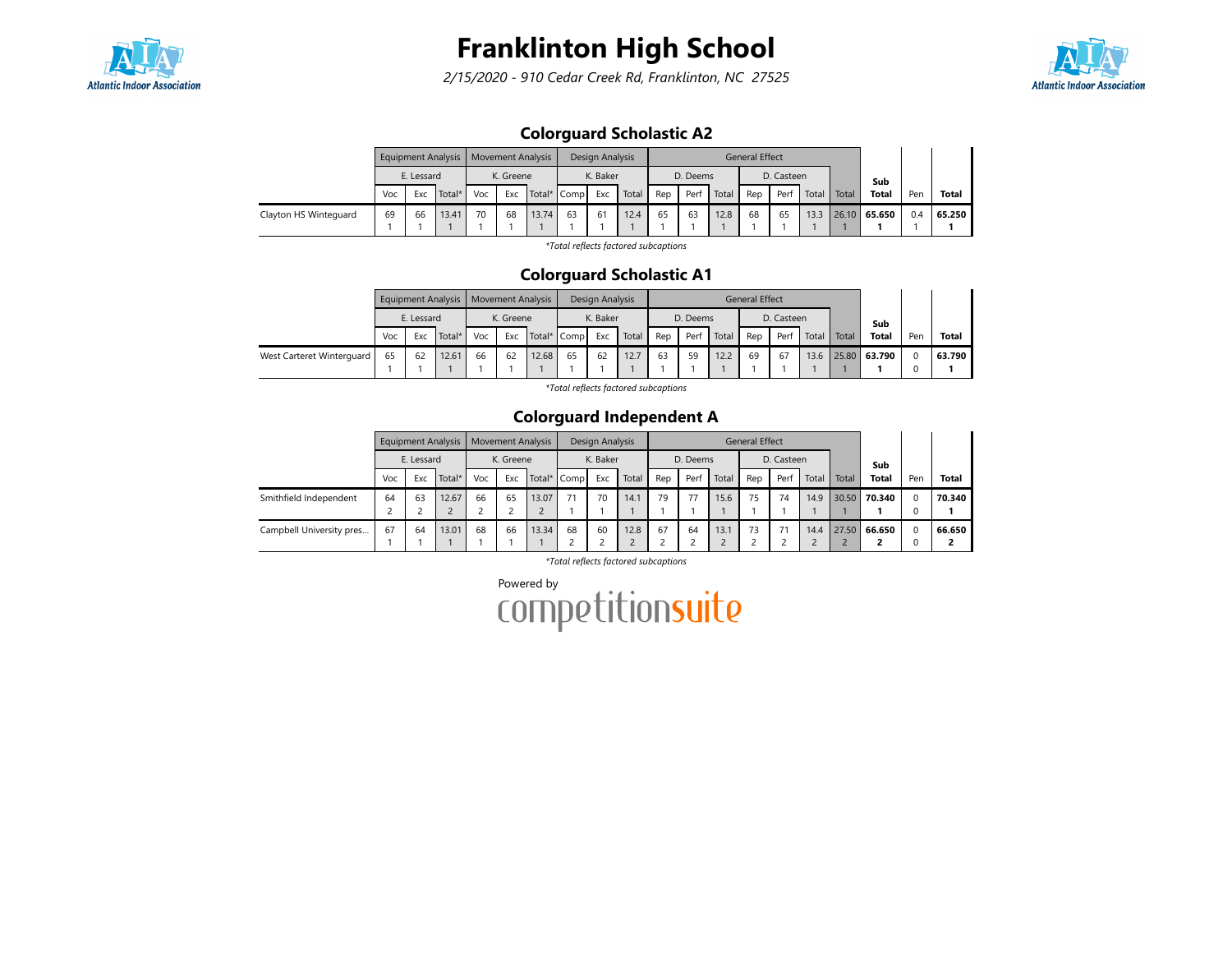

2/15/2020 - 910 Cedar Creek Rd, Franklinton, NC 27525



## Colorguard Independent Senior

|                           |     |            | <b>Equipment Analysis</b> |     |           | <b>Movement Analysis</b> |             | Design Analysis |       |     |          |       | <b>General Effect</b> |            |       |       |              |     |              |
|---------------------------|-----|------------|---------------------------|-----|-----------|--------------------------|-------------|-----------------|-------|-----|----------|-------|-----------------------|------------|-------|-------|--------------|-----|--------------|
|                           |     | E. Lessard |                           |     | K. Greene |                          |             | K. Baker        |       |     | D. Deems |       |                       | D. Casteen |       |       | Sub          |     |              |
|                           | Voc | Exc        | Total*                    | Voc | Exc       |                          | Total* Comp | Exc             | Total | Rep | Perf     | Total | Rep                   | Perf       | Total | Total | <b>Total</b> | Pen | <b>Total</b> |
| Carolina Visual Productio | 66  | 64         | 12.94                     | 59  | 56        | 11.41                    | 58          | 53              | 11.1  | 63  | 59       | 12.2  | 65                    | 60         | 12.5  | 24.70 | 60.150       |     | 60.150       |
|                           |     |            |                           |     |           |                          |             |                 |       |     |          |       |                       |            |       |       |              |     |              |
| AssemblyLine Winterguard  | 62  | 59         | 12.01                     | 58  | 54        | 11.08                    | 65          | 61              | 12.6  | 58  | 55       | 11.3  | 64                    | 63         | 12.7  |       | 24.00 59.690 |     | 59.690       |

\*Total reflects factored subcaptions

#### Colorguard Scholastic Open

|                          |     |            | Equipment Analysis | Movement Analysis |           |       |      | Design Analysis |       |     |          |       | <b>General Effect</b> |            |       |       |              |          |              |
|--------------------------|-----|------------|--------------------|-------------------|-----------|-------|------|-----------------|-------|-----|----------|-------|-----------------------|------------|-------|-------|--------------|----------|--------------|
|                          |     | E. Lessard |                    |                   | K. Greene |       |      | K. Baker        |       |     | D. Deems |       |                       | D. Casteen |       |       | Sub          |          |              |
|                          | Voc | Exc        | Total              | Voc               | Exc       | Total | Comp | Exc             | Total | Rep | Perf     | Total | Rep                   | Perf       | Total | Total | <b>Total</b> | Pen      | <b>Total</b> |
| Green Hope Varsity Guard | 70  | 68         | 13.8               | 69                | 68        | 13.7  | 65   | 66              | 13.1  | 72  | 67       | 13.9  | 68                    | 65         | 13.3  | 27.20 | 67.800       | $\Omega$ | 67.800       |
|                          |     |            |                    |                   |           |       |      |                 |       |     |          |       |                       |            |       |       |              |          |              |

#### Winds Scholastic A

|                           |                         | <b>Music Analysis</b> |                |                      | <b>Visual Analysis</b>        |                         |                      | Overall Effect |                        |              |                |             |
|---------------------------|-------------------------|-----------------------|----------------|----------------------|-------------------------------|-------------------------|----------------------|----------------|------------------------|--------------|----------------|-------------|
|                           |                         | K. Baker              |                |                      | D. Deems                      |                         |                      | D. Casteen     |                        | Sub          |                |             |
|                           | Comp                    | Ach                   | Total*         | Comp                 | Ach                           | Total*                  | Rep                  | Comm Total*    |                        | <b>Total</b> | Pen            | Total       |
| Clayton High School Winds | 69                      | 67                    | 20.4           | 73                   | 69                            | 21.3                    | 74                   | 72             | 29.2                   | 70.900       | 0.5            | 70.400      |
|                           | $\overline{\mathbf{c}}$ | 2                     | $\overline{2}$ |                      |                               |                         |                      |                |                        |              | $\overline{c}$ |             |
| Corinth Holders HS Winds  | 72                      | 72                    | 21.6           | 68<br>$\overline{c}$ | 65<br>$\overline{\mathbf{c}}$ | 19.95<br>$\overline{c}$ | 71<br>$\overline{c}$ | 68<br>2        | 27.8<br>$\overline{2}$ | 69.350<br>2  | $\Omega$<br>3  | 69.350<br>2 |
|                           |                         |                       |                |                      |                               |                         |                      |                |                        |              |                |             |
| Southern Alamance Indo    | 63                      | 64                    | 19.05          | 60                   | 60                            | 18.0                    | 63                   | 60             | 24.6                   | 61.650       | 4.45           | 57.200      |
|                           | 3                       | 3                     | 3              |                      | 3                             | 3                       | 3                    |                | 3                      |              |                |             |

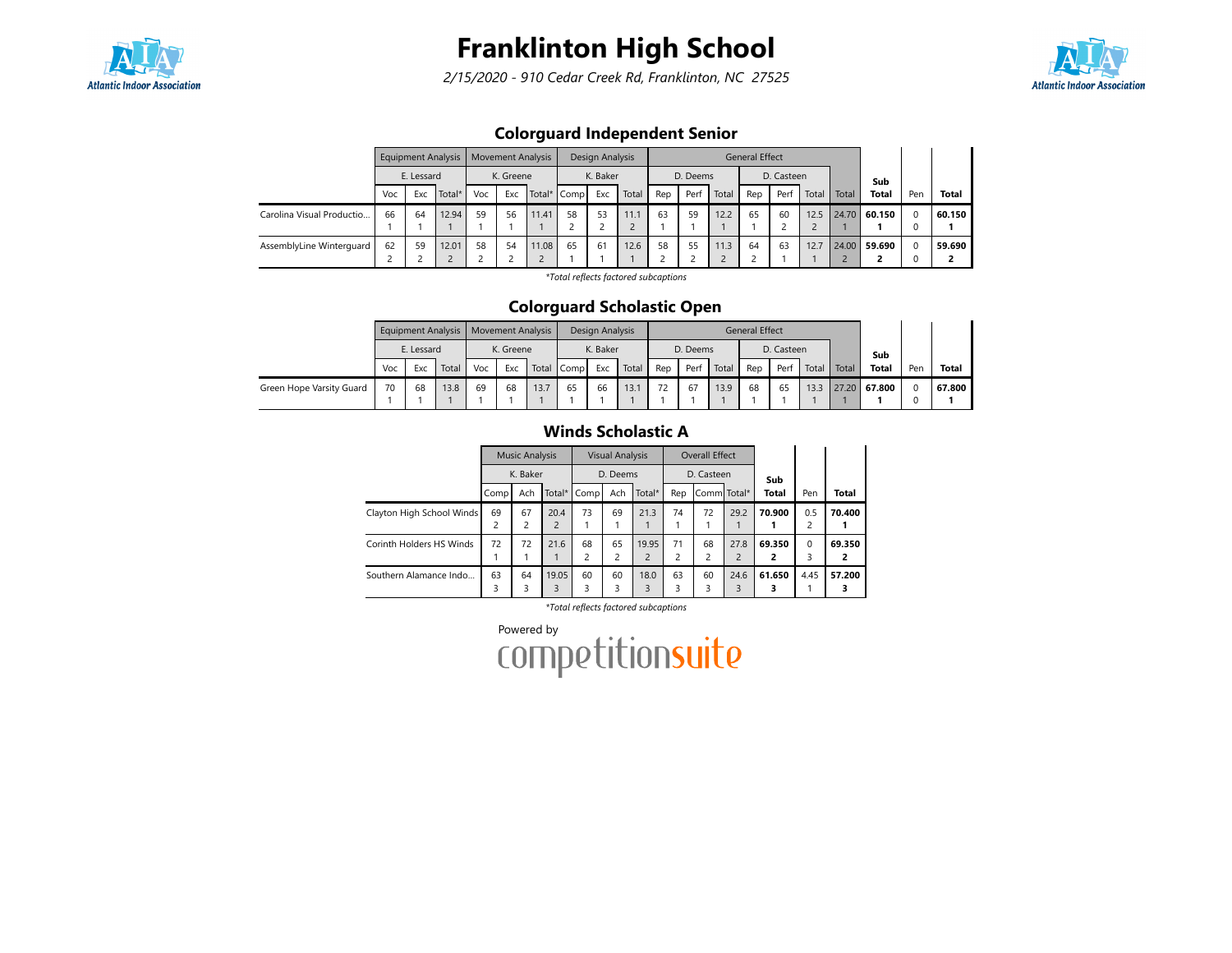

2/15/2020 - 910 Cedar Creek Rd, Franklinton, NC 27525



### Percussion Scholastic Concert A

|                          |                | <b>Music</b>   |                   |                | Artistry                |                |              |     |              |
|--------------------------|----------------|----------------|-------------------|----------------|-------------------------|----------------|--------------|-----|--------------|
|                          |                | D. Coheley     |                   |                | T. Allinger             |                | Sub          |     |              |
|                          | Comp           | Perf           | Total*            | Prog           | Ful                     | Total*         | <b>Total</b> | Pen | <b>Total</b> |
| Clayton HS Winter Percus | 80             | 78             | 39.4              | 80             | 78                      | 39.4           | 78.800       | 0   | 78.800       |
|                          |                |                |                   |                |                         |                |              | 2   |              |
| Corinth Holders HS JV Pe | 71             | 73             | 36.1              | 73             | 69                      | 35.3           | 71.400       | 3.3 | 68.100       |
|                          | $\overline{c}$ | $\overline{c}$ | $\overline{2}$    | $\overline{c}$ | $\overline{\mathbf{c}}$ | $\overline{2}$ | 2            |     | 2            |
|                          |                |                | ***************** |                |                         |                |              |     |              |

\*Total reflects factored subcaptions

#### Percussion Scholastic Concert Open

|                          |      | Music      |             |      | Artistry    |        |              |     |        |
|--------------------------|------|------------|-------------|------|-------------|--------|--------------|-----|--------|
|                          |      | D. Coheley |             |      | T. Allinger |        | Sub          |     |        |
|                          | Comp |            | Perf Total* | Prog | Ful         | Total* | <b>Total</b> | Pen | Total  |
| Corinth Holders High Sch | 81   | 75         | 38.7        | 82   | 81          | 40.7   | 79.400       | 0   | 79.400 |
|                          |      |            |             |      |             |        |              | 0   |        |

\*Total reflects factored subcaptions

## Percussion Scholastic Regional A

|                          |      | <b>Music</b> |        |     | Effect - Music |       |             | Visual      |       |     | Effect - Visual |       |              |               |              |
|--------------------------|------|--------------|--------|-----|----------------|-------|-------------|-------------|-------|-----|-----------------|-------|--------------|---------------|--------------|
|                          |      | D. Coheley   |        |     | T. Allinger    |       |             | C. Drislane |       |     | K. Baker        |       | Sub          |               |              |
|                          | Comp | Perf         | Total* | Ovr | Mus            |       | Total* Comp | Perf        | Total | Ovr | Vis             | Total | <b>Total</b> | Pen           | <b>Total</b> |
| Moore County Combined    | 70   | 65           | 20.0   | 74  | 71             | 21.75 | 74          | 69          | 14.3  | 70  | 67              | 13.7  | 69.750       | $\Omega$      | 69.750       |
|                          |      |              |        |     |                |       |             |             |       |     |                 |       |              | $\Omega$      |              |
| Millbrook Hlgh School Wi | 73   | 68           | 20.9   | 71  | 67             | 20.7  | 68          | 66          | 13.4  | 64  | 64              | 12.8  | 67.800       | $\Omega$<br>0 | 67.800       |
|                          |      |              |        |     |                |       |             |             |       |     |                 |       |              |               |              |